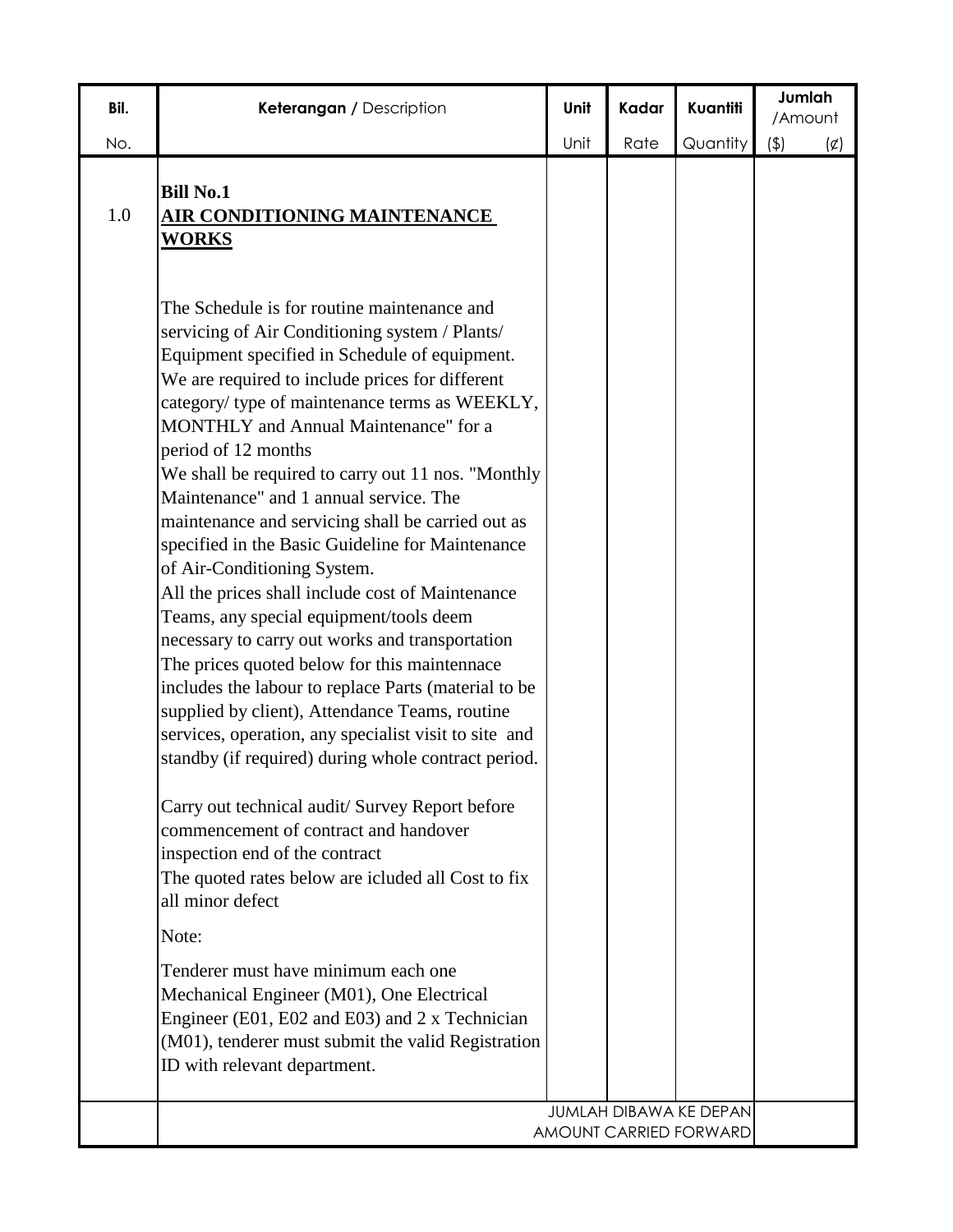| Bil.                                                                                                                                                                                                                                                                                                                                                                                                                           | Keterangan / Description                                           | Unit | Kadar | Kuantiti                                         | Jumlah<br>/Amount |             |
|--------------------------------------------------------------------------------------------------------------------------------------------------------------------------------------------------------------------------------------------------------------------------------------------------------------------------------------------------------------------------------------------------------------------------------|--------------------------------------------------------------------|------|-------|--------------------------------------------------|-------------------|-------------|
| No.                                                                                                                                                                                                                                                                                                                                                                                                                            |                                                                    | Unit | Rate  | Quantity                                         | (4)               | $(\varphi)$ |
|                                                                                                                                                                                                                                                                                                                                                                                                                                | <b>JUMLAH DIBAWA DARI DEPAN /</b><br><b>AMOUNT BROUGHT FORWARD</b> |      |       |                                                  |                   |             |
| 1.0                                                                                                                                                                                                                                                                                                                                                                                                                            | <b>Bill No.1</b>                                                   |      |       |                                                  |                   |             |
|                                                                                                                                                                                                                                                                                                                                                                                                                                |                                                                    |      |       |                                                  |                   |             |
|                                                                                                                                                                                                                                                                                                                                                                                                                                | <b>SCHEDULE OF EQUIPMENT</b>                                       |      |       |                                                  |                   |             |
|                                                                                                                                                                                                                                                                                                                                                                                                                                |                                                                    |      |       |                                                  |                   |             |
|                                                                                                                                                                                                                                                                                                                                                                                                                                |                                                                    |      |       |                                                  |                   |             |
| a                                                                                                                                                                                                                                                                                                                                                                                                                              | Water cooled chiller (1,2, 3,4 and 5)                              | nos  |       | 5                                                |                   |             |
| $\mathbf b$                                                                                                                                                                                                                                                                                                                                                                                                                    | Primary Chilled water pumps - 5 nos                                | nos  |       | 5                                                |                   |             |
|                                                                                                                                                                                                                                                                                                                                                                                                                                |                                                                    |      |       |                                                  |                   |             |
| $\mathbf{C}$                                                                                                                                                                                                                                                                                                                                                                                                                   | Secondary Chilled water pumps - 5 nos                              | nos  |       | 5                                                |                   |             |
| $\mathbf d$                                                                                                                                                                                                                                                                                                                                                                                                                    | Condensing Water Pumps - 5 nos                                     | nos  |       | 5                                                |                   |             |
| e                                                                                                                                                                                                                                                                                                                                                                                                                              | Cooling Tower - 5 nos                                              | nos  |       | 5                                                |                   |             |
| $\mathbf f$                                                                                                                                                                                                                                                                                                                                                                                                                    | Fan coil units (main plant room) - 7nos                            | nos  |       | 5                                                |                   |             |
|                                                                                                                                                                                                                                                                                                                                                                                                                                |                                                                    |      |       | 5                                                |                   |             |
| $\mathbf{g}% _{T}=\mathbf{g}_{T}=\mathbf{g}_{T}=\mathbf{g}_{T}=\mathbf{g}_{T}=\mathbf{g}_{T}=\mathbf{g}_{T}=\mathbf{g}_{T}=\mathbf{g}_{T}=\mathbf{g}_{T}=\mathbf{g}_{T}=\mathbf{g}_{T}=\mathbf{g}_{T}=\mathbf{g}_{T}=\mathbf{g}_{T}=\mathbf{g}_{T}=\mathbf{g}_{T}=\mathbf{g}_{T}=\mathbf{g}_{T}=\mathbf{g}_{T}=\mathbf{g}_{T}=\mathbf{g}_{T}=\mathbf{g}_{T}=\mathbf{g}_{T}=\mathbf{g}_{T}=\mathbf{g}_{T}=\mathbf{g}_{T}=\math$ | Ventilation system (main plant)                                    | nos  |       |                                                  |                   |             |
| $\boldsymbol{h}$                                                                                                                                                                                                                                                                                                                                                                                                               | Cooling tower filtration system - 5 nos                            | nos  |       | 5                                                |                   |             |
| $\mathbf{i}$                                                                                                                                                                                                                                                                                                                                                                                                                   | Cooling tower water storage tank                                   | no   |       | $\mathbf{1}$                                     |                   |             |
| j                                                                                                                                                                                                                                                                                                                                                                                                                              | Main MCCB and Control Panel                                        | no   |       | $\mathbf{1}$                                     |                   |             |
| $\mathbf k$                                                                                                                                                                                                                                                                                                                                                                                                                    | Water flow meter and Btu/hr Calculator for all the                 | lot  |       | $\mathbf{1}$                                     |                   |             |
|                                                                                                                                                                                                                                                                                                                                                                                                                                | faculty at site and main plant room                                |      |       |                                                  |                   |             |
|                                                                                                                                                                                                                                                                                                                                                                                                                                |                                                                    |      |       |                                                  |                   |             |
|                                                                                                                                                                                                                                                                                                                                                                                                                                |                                                                    |      |       | JUMLAH DIBAWA KE DEPAN<br>AMOUNT CARRIED FORWARD |                   |             |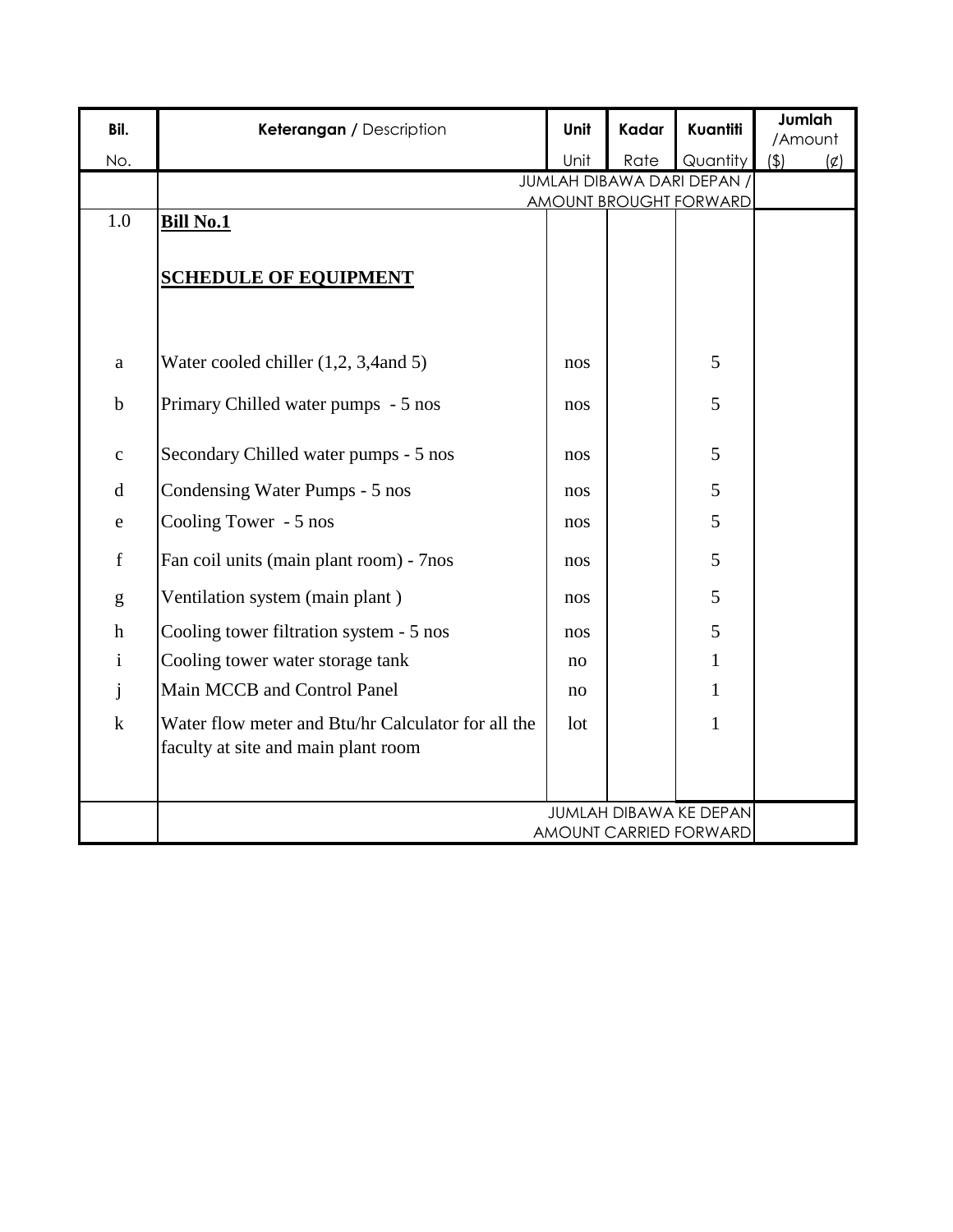| Bil.        | Keterangan / Description                                                                                                                                                                                                                                                                                                                                                                                                                                                                                                                                                                                | Unit   | Kadar | Kuantiti                                                    | Jumlah<br>/Amount |             |
|-------------|---------------------------------------------------------------------------------------------------------------------------------------------------------------------------------------------------------------------------------------------------------------------------------------------------------------------------------------------------------------------------------------------------------------------------------------------------------------------------------------------------------------------------------------------------------------------------------------------------------|--------|-------|-------------------------------------------------------------|-------------------|-------------|
| No.         |                                                                                                                                                                                                                                                                                                                                                                                                                                                                                                                                                                                                         | Unit   | Rate  | Quantity                                                    | (4)               | $(\varphi)$ |
|             |                                                                                                                                                                                                                                                                                                                                                                                                                                                                                                                                                                                                         |        |       | JUMLAH DIBAWA DARI DEPAN /<br><b>AMOUNT BROUGHT FORWARD</b> |                   |             |
|             | <b>Bill No.2</b>                                                                                                                                                                                                                                                                                                                                                                                                                                                                                                                                                                                        |        |       |                                                             |                   |             |
| 2.0         | <b>WATER TREATMENT</b>                                                                                                                                                                                                                                                                                                                                                                                                                                                                                                                                                                                  |        |       |                                                             |                   |             |
|             | The Schedule is for routine water treatment of<br>condensing and chilled water systems. We are<br>required to include prices for different<br>categories/types of maintenance terms as "Weekly-<br>Testing pH and TDS, Monthly Test, Half-Yearly<br>Legionella Bacteria Test, Monthly Maintenance<br>and Monitoring of Chemical Dosing System, The<br>Maintenance shall be carried out every month for a<br>period of 12 months. The maintenance and<br>servicing shall be specified in the Basic Guideline<br>for Maintenance of Air- Conditioning System and<br>Particulars Condition and as follows. | months |       | 12                                                          |                   |             |
| a           | Weekly Testing pH and TDS, Total Hardness and<br>corrosion inhibitor                                                                                                                                                                                                                                                                                                                                                                                                                                                                                                                                    |        |       |                                                             |                   |             |
| $\mathbf b$ | Monthly Carry out all the test as specified in Scope<br>of works and Particular Condition (Except<br>Legionella Bacteria) at local laboratory / on site.                                                                                                                                                                                                                                                                                                                                                                                                                                                |        |       |                                                             |                   |             |
| 2.2         | Half-Yearly Test for Legionella Bacteria by<br>approved type laboratory only.                                                                                                                                                                                                                                                                                                                                                                                                                                                                                                                           | times  |       | $\overline{2}$                                              |                   |             |
| 2.3         | Monthly Maintenance of Chemical Dosing system                                                                                                                                                                                                                                                                                                                                                                                                                                                                                                                                                           | months |       | 12                                                          |                   |             |
| 2.4         | Full washout condensing water system works<br>replenish with fresh water and add approved<br>adequate amount of chemical.                                                                                                                                                                                                                                                                                                                                                                                                                                                                               | times  |       | $\overline{2}$                                              |                   |             |
| 2.5         | Supply and approved ECO-friendly type Corrosion months<br>inhibitor and bio side chemical, copper and mild<br>steel corrosion monitor coupons, safety equipment,<br>water sample testing etc for the whole contract<br>period.                                                                                                                                                                                                                                                                                                                                                                          |        |       | 12                                                          |                   |             |
| 2.6         | Full washout chilled water system works replenish time<br>with fresh water and add approved adequate<br>amount of chemical                                                                                                                                                                                                                                                                                                                                                                                                                                                                              |        |       | 1                                                           |                   |             |
|             |                                                                                                                                                                                                                                                                                                                                                                                                                                                                                                                                                                                                         |        |       | JUMLAH DIBAWA KE DEPAN<br>AMOUNT CARRIED FORWARD            |                   |             |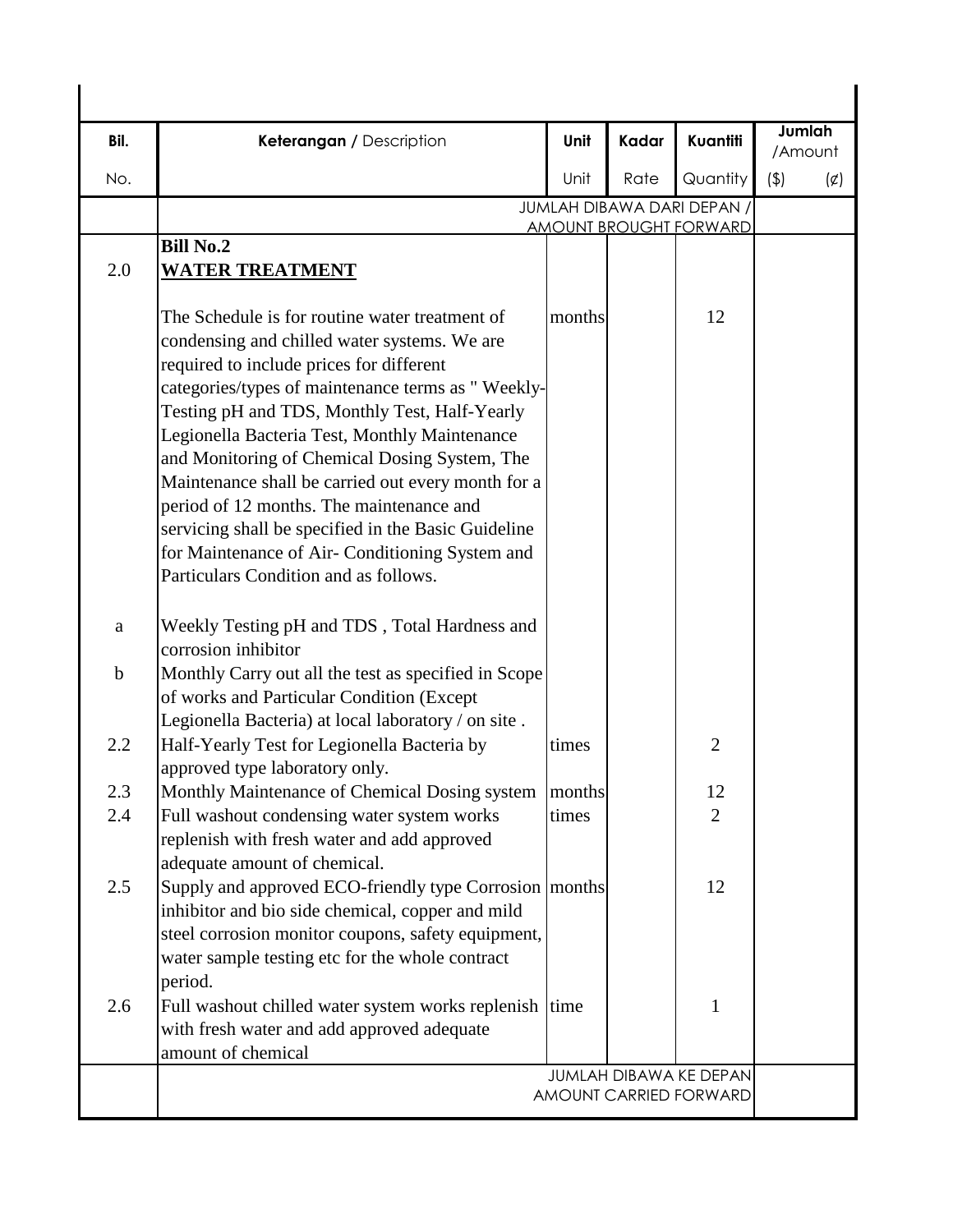| Bil. | Keterangan / Description                                           | Unit | Kadar | Kuantiti                      | Jumlah                |
|------|--------------------------------------------------------------------|------|-------|-------------------------------|-----------------------|
| No.  |                                                                    | Unit | Rate  | Quantity                      | /Amount<br>(4)<br>(¢) |
|      |                                                                    |      |       | JUMLAH DIBAWA DARI DEPAN,     |                       |
|      |                                                                    |      |       | <b>AMOUNT BROUGHT FORWARD</b> |                       |
|      | <b>Bill No.3</b>                                                   |      |       |                               |                       |
| 3.0  | <b>BUILDING AUTOMATION SYSTEM</b>                                  |      |       |                               |                       |
| 3.1  | The Schedule is for non comprehensive,                             |      |       |                               |                       |
|      | preventive monitoring operation and routine                        |      |       |                               |                       |
|      | maintenance of Building Automation System                          |      |       |                               |                       |
|      | specified in this tender. We required carrying out                 |      |       |                               |                       |
|      | preventive maintenance for a period of 12 months,                  |      |       |                               |                       |
|      | monitoring operation of (BAS) Building                             |      |       |                               |                       |
|      | Automation System, all prices shall include tools,                 |      |       |                               |                       |
|      | equipment, transportation including mobilization                   |      |       |                               |                       |
|      | and follwoings:                                                    |      |       |                               |                       |
| a    | To carry out monthly operation, maintenance and                    |      |       |                               |                       |
|      | service for all the Building Automation Systems at                 |      |       |                               |                       |
|      | the above building and ON CALL Competent                           |      |       |                               |                       |
|      | Technician (Specialist of Building Automation                      |      |       |                               |                       |
|      | System)                                                            |      |       |                               |                       |
|      | Note: Monthly kW/ton plant efficiency report to                    |      |       |                               |                       |
|      | UBD or representative government depart                            |      |       |                               |                       |
|      | (DME/DES) is Mandatory                                             |      |       |                               |                       |
| 3.2  | The quoted rates below are included all Cost to fix                |      |       |                               |                       |
|      | all minor defect those do not required any<br>replacement of parts |      |       |                               |                       |
|      | <b>Monthly Routine Maintenance</b>                                 | mths |       | 12                            |                       |
|      |                                                                    |      |       |                               |                       |
| 3.3  | To provide the specialist Engineer annually for                    | time |       | 1                             |                       |
|      | Checking the current program of Building                           |      |       |                               |                       |
|      | Automation System and visits to site strictly by                   |      |       |                               |                       |
|      | manufacture authorised BAS / BMS specialist only                   |      |       |                               |                       |
|      |                                                                    |      |       |                               |                       |
| 3.4  | To provide on CALL Competent manufacture                           | lot  |       | $\mathbf{1}$                  |                       |
|      | BAS specialist only to attend any breakdown on                     |      |       |                               |                       |
|      | <b>BMS</b> system                                                  |      |       |                               |                       |
| 3.5  | Cost to supply printer paper, tonner/cartridge,                    | lot  |       | 1                             |                       |
|      | storage media and associated for monthly reporting                 |      |       |                               |                       |
|      | and haul/alter print out                                           |      |       |                               |                       |
| 3.6  | Cost to supply and install media converter fiber                   | nos  |       | 10                            |                       |
|      | optical and LAN with power adapter etc.                            |      |       |                               |                       |
|      |                                                                    |      |       | <b>JUMLAH DIBAWA KE DEPAN</b> |                       |
|      |                                                                    |      |       | AMOUNT CARRIED FORWARD        |                       |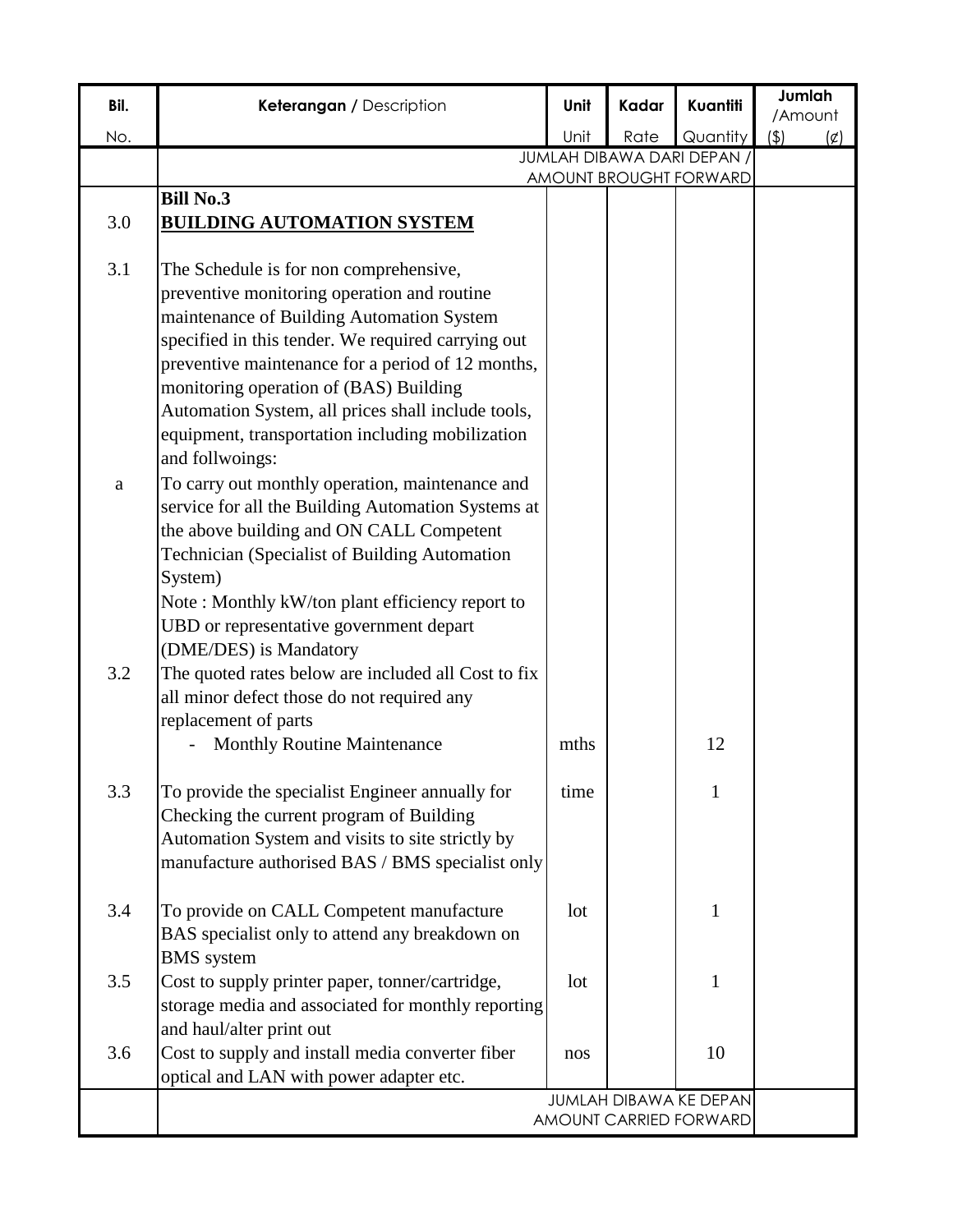| Bil.                        | Keterangan / Description                                                                                                                                                                                                                                                                                                                                                                                                                                                                                                                                                                                                                                                              | Unit   | Kadar | Kuantiti                                         | Jumlah<br>/Amount |
|-----------------------------|---------------------------------------------------------------------------------------------------------------------------------------------------------------------------------------------------------------------------------------------------------------------------------------------------------------------------------------------------------------------------------------------------------------------------------------------------------------------------------------------------------------------------------------------------------------------------------------------------------------------------------------------------------------------------------------|--------|-------|--------------------------------------------------|-------------------|
| No.                         |                                                                                                                                                                                                                                                                                                                                                                                                                                                                                                                                                                                                                                                                                       | Unit   | Rate  | Quantity                                         | (4)<br>(¢)        |
|                             |                                                                                                                                                                                                                                                                                                                                                                                                                                                                                                                                                                                                                                                                                       |        |       | JUMLAH DIBAWA DARI DEPAN /                       |                   |
|                             | <b>Bill No.4</b>                                                                                                                                                                                                                                                                                                                                                                                                                                                                                                                                                                                                                                                                      |        |       | AMOUNT BROUGHT FORWARD                           |                   |
| 4.0                         | <b>CONTRACTOR'S SUPERVISOR &amp;</b><br><b>MANPOWER</b>                                                                                                                                                                                                                                                                                                                                                                                                                                                                                                                                                                                                                               |        |       |                                                  |                   |
| 4.1                         | To include prices for the manpower to carry out<br>Housekeeping and daily monitoring of system as<br>equipment as specified including labour, tools and<br>transportation as follows:                                                                                                                                                                                                                                                                                                                                                                                                                                                                                                 | months |       | 12                                               |                   |
| a                           | To breakdown attendance to any complaint during<br>normal office hours within 2 hours from the<br>receipt of complaint and run back the system to<br>normal in case no material is required, submit<br>repair report to client representative                                                                                                                                                                                                                                                                                                                                                                                                                                         |        |       |                                                  |                   |
| $\mathbf b$<br>$\mathbf{C}$ | The maintenance team is on-call basis 24Hr/7D a<br>week, the team shall make a daily visit to the site<br>minimum of once every day excluding Sundays<br>and public holidays, responsible for good house-<br>keeping of the chiller yards and monitoring and<br>daily log sheets reading of the Air-Conditioning<br>Plants / Equipment update and client representative<br>on accordingly, the works shall carry out as<br>specified in the Basic Guideline and Particulars<br>Condition.<br>Provide for labour including transportation for<br>Standby after office hours, Sunday & public<br>holiday, works to be carried out after working hrs<br>as per instructions by client SO |        |       |                                                  |                   |
|                             |                                                                                                                                                                                                                                                                                                                                                                                                                                                                                                                                                                                                                                                                                       |        |       |                                                  |                   |
|                             |                                                                                                                                                                                                                                                                                                                                                                                                                                                                                                                                                                                                                                                                                       |        |       | JUMLAH DIBAWA KE DEPAN<br>AMOUNT CARRIED FORWARD |                   |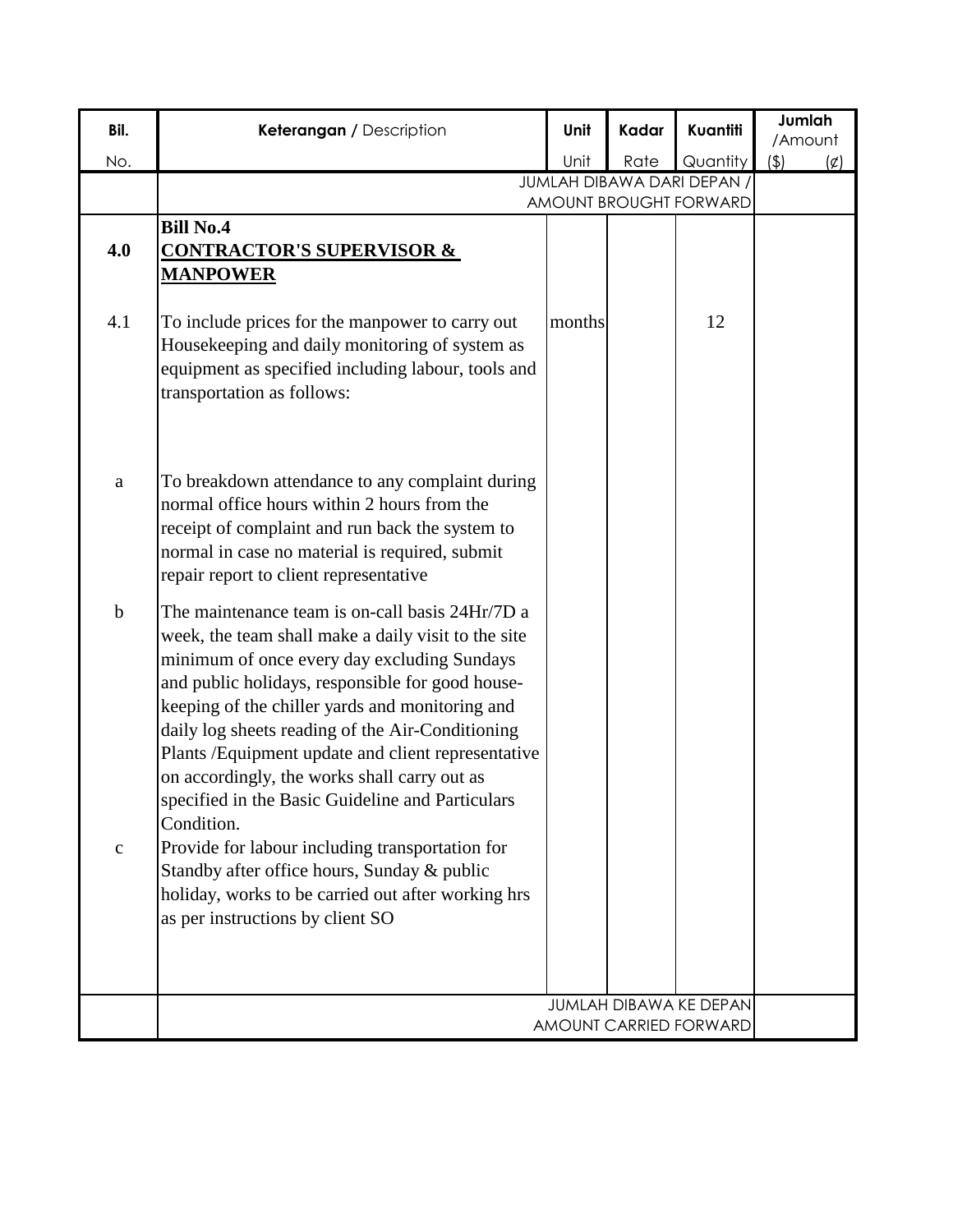| Bil.         | Keterangan / Description                                                                            | Unit   | Kadar | Kuantiti                   | Jumlah                            |
|--------------|-----------------------------------------------------------------------------------------------------|--------|-------|----------------------------|-----------------------------------|
| No.          |                                                                                                     | Unit   | Rate  | Quantity                   | /Amount<br>(4)<br>$(\not\subset)$ |
|              |                                                                                                     |        |       | JUMLAH DIBAWA DARI DEPAN / |                                   |
|              | <b>Bill No.5</b>                                                                                    |        |       |                            |                                   |
| 5.00         | <b>Supply and replace the following</b>                                                             |        |       |                            |                                   |
|              | To cost in all the listed below items as follows<br>from the date of commencement to the end of the |        |       |                            |                                   |
| a            | All types of Lubricants and grease etc                                                              |        |       |                            |                                   |
| $\mathbf b$  | All the bearings for FCUs (Split/Chilled Water fan<br>coil units) size below 25 mm dia              |        |       |                            |                                   |
| $\mathbf C$  | Fuse links of any size /capacity                                                                    |        |       |                            |                                   |
| $\mathbf d$  | Any corrosive paint and any rust paints for annual<br>service/routine touch up                      |        |       |                            |                                   |
| e            | Insulation electrical tape                                                                          |        |       |                            |                                   |
| $\mathbf f$  | Washable air filters for FCUs                                                                       |        |       |                            |                                   |
| g            | Nitrogen gas for leak testing                                                                       | months |       | 12                         |                                   |
| $\mathbf h$  | Oxy /acc gas for welding /cutting                                                                   |        |       |                            |                                   |
| $\mathbf{i}$ | Cleaning chemicals                                                                                  |        |       |                            |                                   |
| $\mathbf{j}$ | Any alge chemical/tables                                                                            |        |       |                            |                                   |
| $\bf k$      | Industrial adhesives                                                                                |        |       |                            |                                   |
| $\mathbf{l}$ | V belts of any size /type for all the cooling towers<br>etc.                                        |        |       |                            |                                   |
| m            | Airfilters                                                                                          |        |       |                            |                                   |
| n            | Refrigerant filter driers                                                                           |        |       |                            |                                   |
|              |                                                                                                     |        |       | JUMLAH DIBAWA KE DEPAN     |                                   |
|              |                                                                                                     |        |       | AMOUNT CARRIED FORWARD     |                                   |